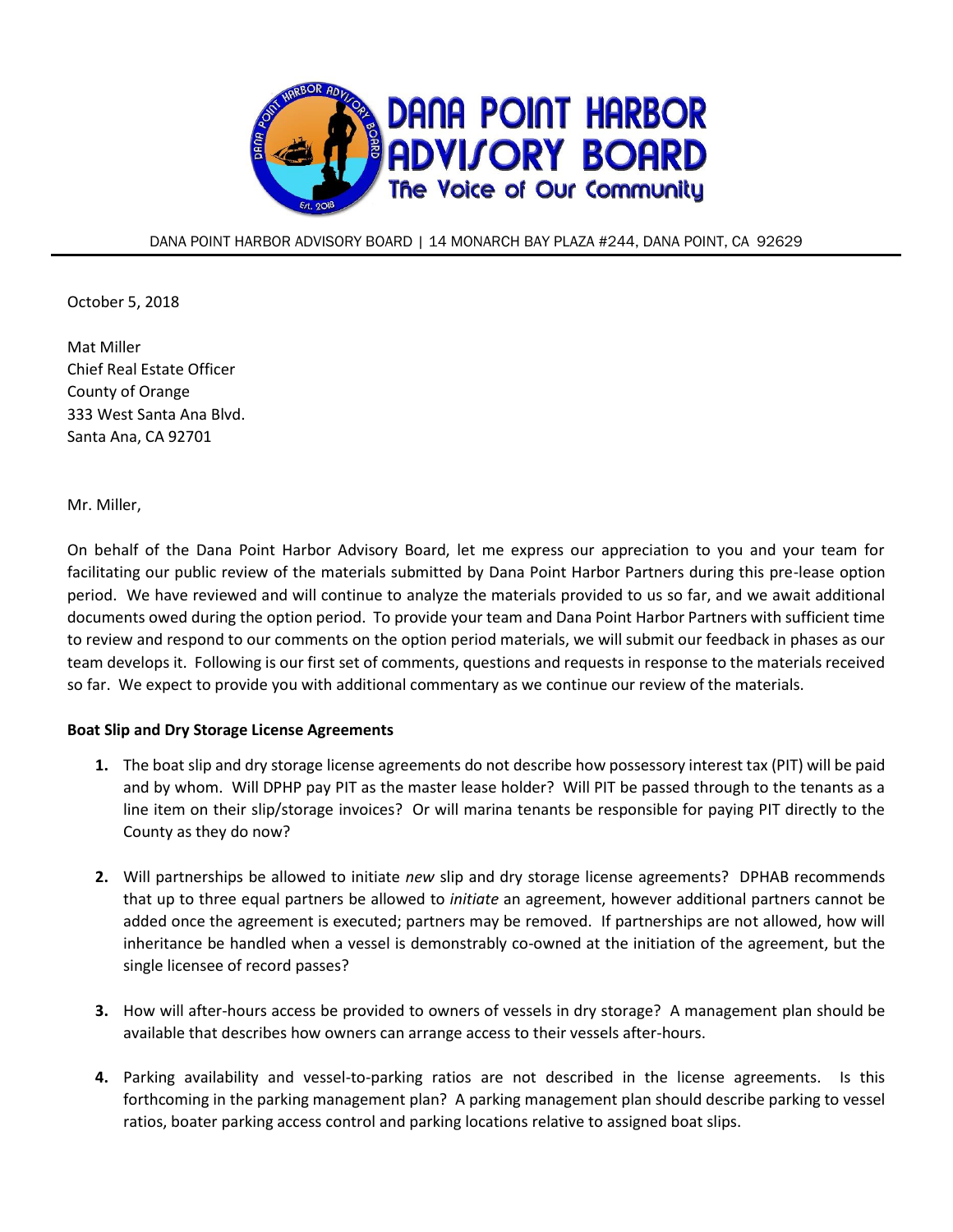- **5.** Dry boat storage and smaller vessel wet slip liability insurance requirements are increased substantially over current minimum requirements and exceed industry trends. Why? Will existing tenants be required to increases their coverage? DPHAB recommends keeping current minimum insurance requirements.
- **6.** License agreements state "vessel owner must maintain a minimum of 20% interest in vessel and an interest in vessel equal to or greater than that of all other parties". How will this be verified at initiation of agreement and routinely thereafter? A reliable means of validating vessel ownership must be implemented.
- **7.** Attachment B, #7 What is an "appropriate size" vessel? What is the minimum length allowed in a given slip size? Will it be a defined percentage of total slip length?
- **8.** Attachment B, #7 States that a vessel's beam may not be greater than 90% of the total slip width. How is this measured? Total vessel beam, or beam at the waterline? What about existing tenants with allowances for beams wider than 90% of slip? How will they be accommodated in the new marina? Exceptions should be made for existing tenants up to 95% of the slip width unless doing so creates a specific hazard.
- **9.** Attachment B, #7 States that a vessel's permissible overhang may extend to 10% of the total slip length. How will existing tenants in slips less than 30' and with overhangs up to the presently-permitted three feet be accommodated in the new marinas? Will they be allowed to continue with a 3-foot overhang, or will they be reassigned to a larger slip?
- **10.** Attachment B, #15 States drying clothes is not permitted. What about towels or bathing/wet suits after swimming? Allowances should be made for non-laundering drying of swim gear.
- **11.** Dry storage agreement states that signs are not permitted in the dry storage facility. May a boat owner display a "for sale" sign on their vessel? DPHAB believes an exception should be allowed for reasonably-sized "for sale" signs to be displayed on vessels.

## **Waitlist Policy**

- **1.** Waitlist policy states that applicants may not appear on more than one waitlist. Clarification requested. DPHAB believes one individual should be allowed on more than one *size category* waitlist. An applicant may be waiting to acquire a boat based on which slip size becomes available first. This is especially important as long as waitlist durations are measured in years.
- **2.** Waitlist policy states that a new applicant must sign the log book within 5 days. DPHAB recommends 30 days.
- **3.** Will there be a slip transfer request and waitlist policy? How will relocation requests be processed in a fair and balanced manner? DPHAB requests a transfer policy similar to the waitlist policy.
- **4.** DPHAB requests information on how the waitlist and slip licensees of record will be audited to ensure the integrity of the waitlist and slip assignments and to avoid prohibited slip transfers. DPHAB requests a publiclyavailable list with applicant name, application date, and slip size(s) requested, as well as a list of slip licensees of record, slip assignment date, and vessel name and description.

# **Transition Policy**

**1.** Transition policy provides that a vessel may be assigned to a new slip prior to activation of utilities. DPHAB requests a reasonable time limit for utilities activation after a vessel is assigned to a slip in the event activation of utilities is delayed. Some vessels do not tolerate extended periods without supplied power.